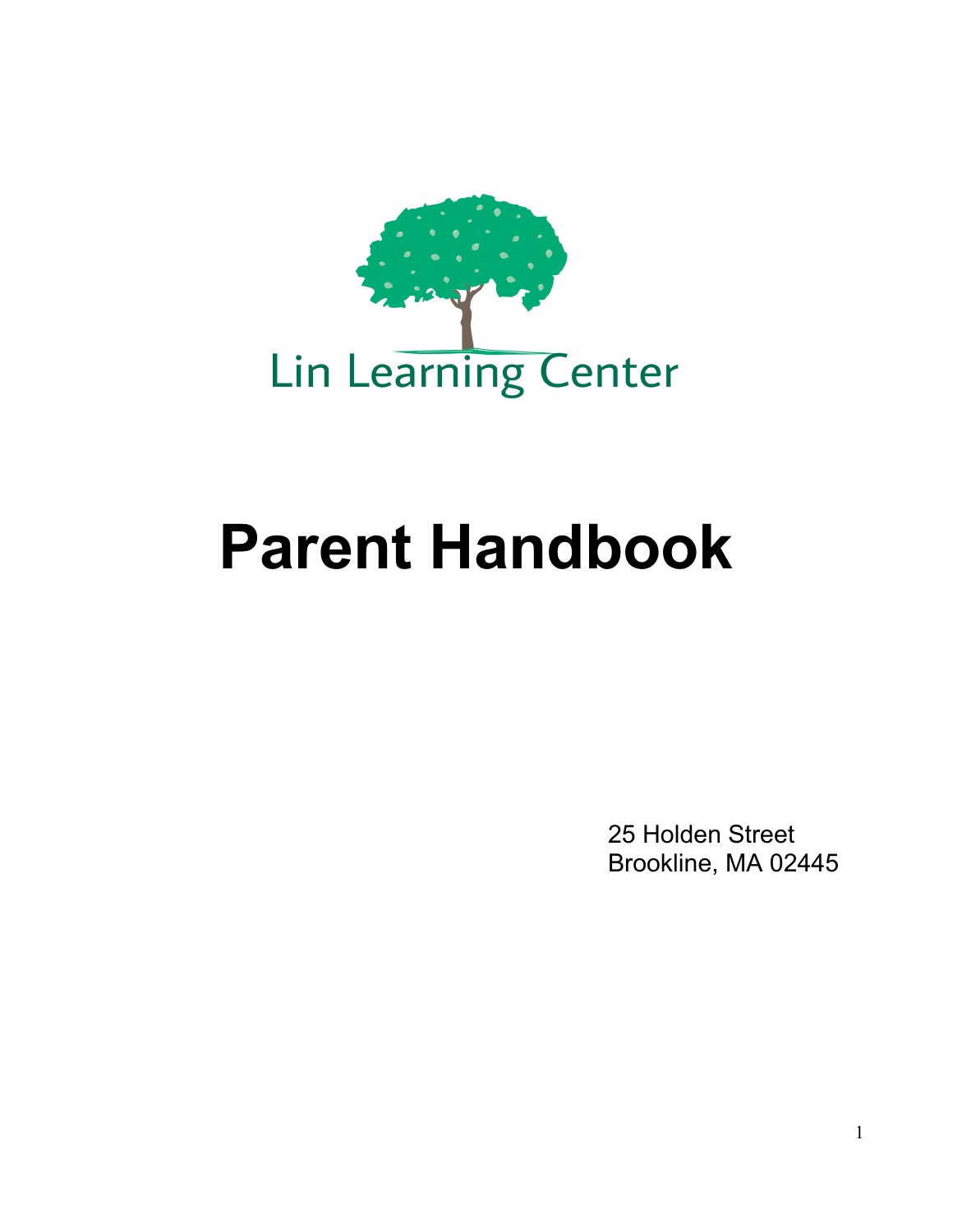# **Table of Contents**

<span id="page-1-0"></span>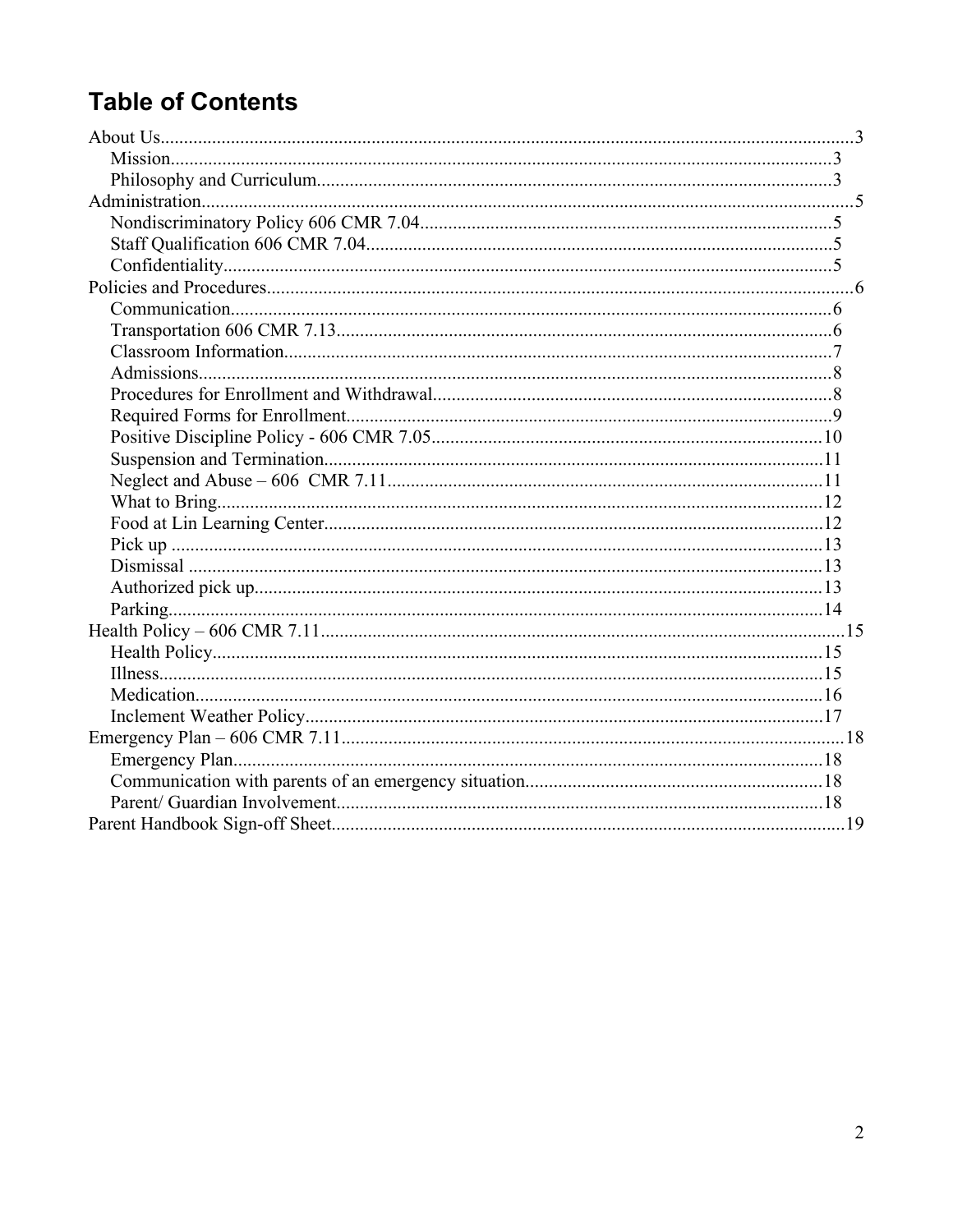# <span id="page-2-2"></span>**About Us**

## <span id="page-2-1"></span>*Mission*

Lin Learning Center provides safe and high quality nurturing after school care and enrichment for children from 7 years of age to 11 years of age of working family in Brookline.

# <span id="page-2-0"></span>*Philosophy and Curriculum*

Lin Learning Center (LLC) provides inquiry based curriculum. The center believes that it is important to learn how to use the academic knowledge they obtained during the school day in a practical way. Topics are student generated or initiated and subject matters are explored through experiments, cooking, literacy, art work, pretend play, field trip, and talking to experts in the particular field of topic.

Lin Learning Center believes that the purpose of our center is not to repeat regular academic course work or pre-teach what will be covered during the regular school year, but rather to expand school academic knowledge and apply it to daily life. By doing so, students will have a chance to make connections between what they are learning in school and world that they live in.

The school will provide the following types of learning:

#### **Inquiry and ProjectBased Learning**

At Lin Learning Center, we believe that learning has to come from within. Curiosity is a driving force behind learning. Depth and long lasting learning can be fostered through self initiated approach.

#### **Hands on Learning**

At Lin Learning Center, we believe that learning should be tangible and multi-sensory. This creates strong memories and deeper understanding.

#### **Purposeful and Responsible Learning**

At Lin Learning Center, we believe learning has a purpose and responsibility. It guides our behavior, decisions and influences our beliefs and values, which thus forms our character. We will work with children and teach how to gather information that will facilitate decision making.

Sharing the knowledge we have gained and helping others to understand will enhance the quality of our lives and the community. Moreover the true ownership of knowledge comes from sharing.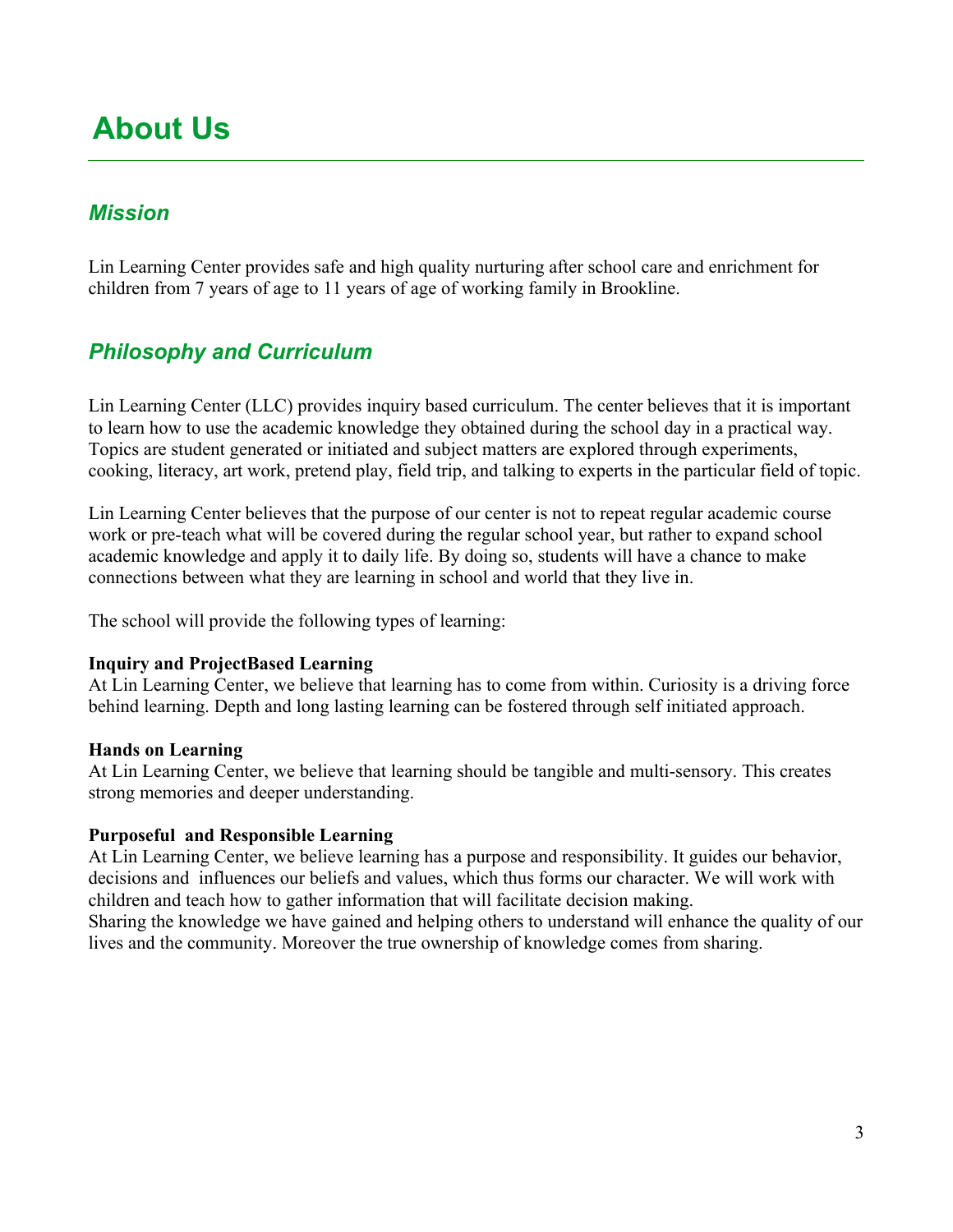The center will provide the following daily activities:

- 1. 1 hour of enrichment math and science class 4 days, Monday through Thursday of a week.
- 2. Friday will be dedicated to playing strategy games
- 3. Home work support
- 4. Self prepared snack through light cooking daily
- 5. Free time outdoor/ indoor activities depending on weather

Lin Learning Center follows the calendar of the Brookline Public Schools. The school will receive students at their regular and early dismissal time and keep them until 5:45 PM. The school is closed during holiday and seasonal school vacation period as well as inclement weather.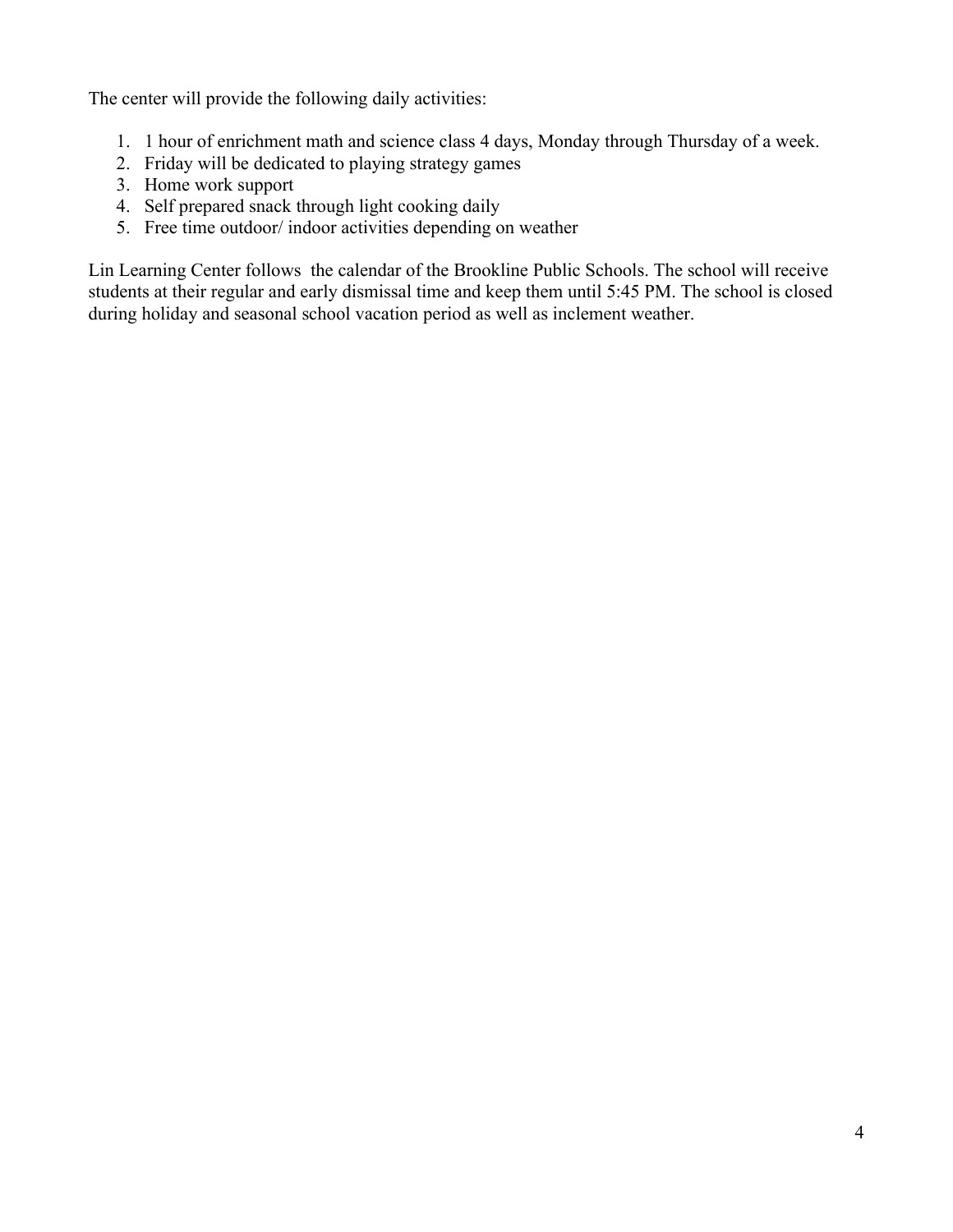# <span id="page-4-3"></span>**Administration**

## <span id="page-4-2"></span>*Nondiscriminatory Policy 606 CMR 7.04*

Lin Learning Center is a nonsectarian program. We accepts children and staffs of any race, color, religion, and national and ethic origin to rights, privileges, programs, and activities and does not discriminate in administration of its educational and admission policies.

#### <span id="page-4-1"></span>*Staff Qualification 606 CMR 7.04*

All teachers and staffs meet or exceed the Massachusetts State Department of Education licensing requirements. Each year, all staffs go through professional development and must complete a required number of continued training hours annually.

All of staff have experience working with children in a supervised program. In addition, our staff members truly love and understand child development and believes in Lin Learning Center philosophy.

#### <span id="page-4-0"></span>*Confidentiality*

Confidentiality is vital to promote respectful, safe and strong community. Lin Learning Center takes confidentiality very seriously and makes every effort to protect each child and family's privacy. We recommend that conversation should be done privately. If you a parent has a question or concern, we suggest that parent contact the administrator to set up a time to discuss the situation.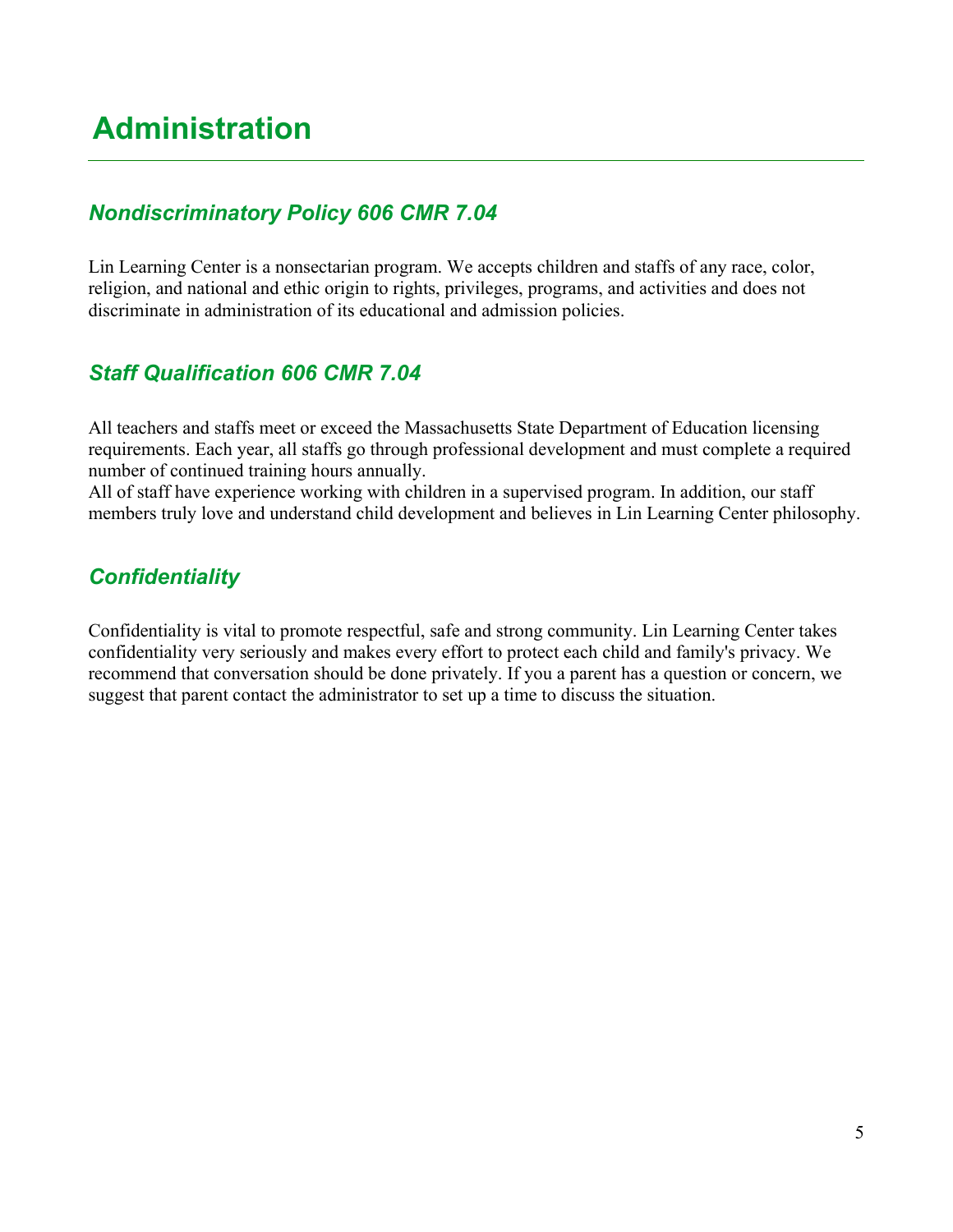## <span id="page-5-2"></span><span id="page-5-1"></span>*Communication*

Communication between home and school is vital to success and safety of our center. LLC will communicate with parents through email, telephone, notes sent home in children backpacks and the parent orientation. Please check child's backpack for any messages or notifications daily. Also review emails for food and allergy check weekly. Please refer to food and allergy section of the handbook.

LLC phone line is open from 11:30 AM daily. And LLC staff will be present at the site starting 1:30 PM. During these non contact hours with children, parents may contact LLC either by phone call, email, or visit the site to communicate any matters regarding their children. However during the hours of LLC, staff members must devote full attention to all of children. If you need to communicate specific information, a written note or email is preferred.

Please communicate with LLC administrator about any changes at home or within the family. Any circumstances changes from the routine of daily family lives may affect children behavior. It is useful for staff to be aware of these development so that teachers can be sensitive to development in child's lives. The center will always respect your privacy.

**If your child is be out of center for any reason, please let the office know.** For illnesses, this is especially important so that we can inform families of any communicable disease symptoms while maintaining confidentiality. In addition, teachers do not have to wonder what is happening and know that the student is okay.

LLC will inform the menu and ingredients of food being used for preparation of snacks or experiment for a week in advance. Family need to check the ingredients and respond promptly after reviewing it to see whether they are safe to be used in the program to avoid food allergy related accidents. Without parents' review and confirmation of the food ingredients, LLC will not and can not proceed with planned experiments or preparation of snack thus it is crucial that families communicate promptly.

#### <span id="page-5-0"></span>*Transportation 606 CMR 7.13*

How to get to LLC: At the end of day, child will be picked up at their school main lobby and walk to Lin Learning Center.

Off Site Activities:

- Between 2:40 and 3:40, we will be at Emerson playground for outdoor activity if weather permits. LLC staffs will accompany children and we will be walking to the site.
- Trip to Brookline public library will be common site for off site activities. Notification and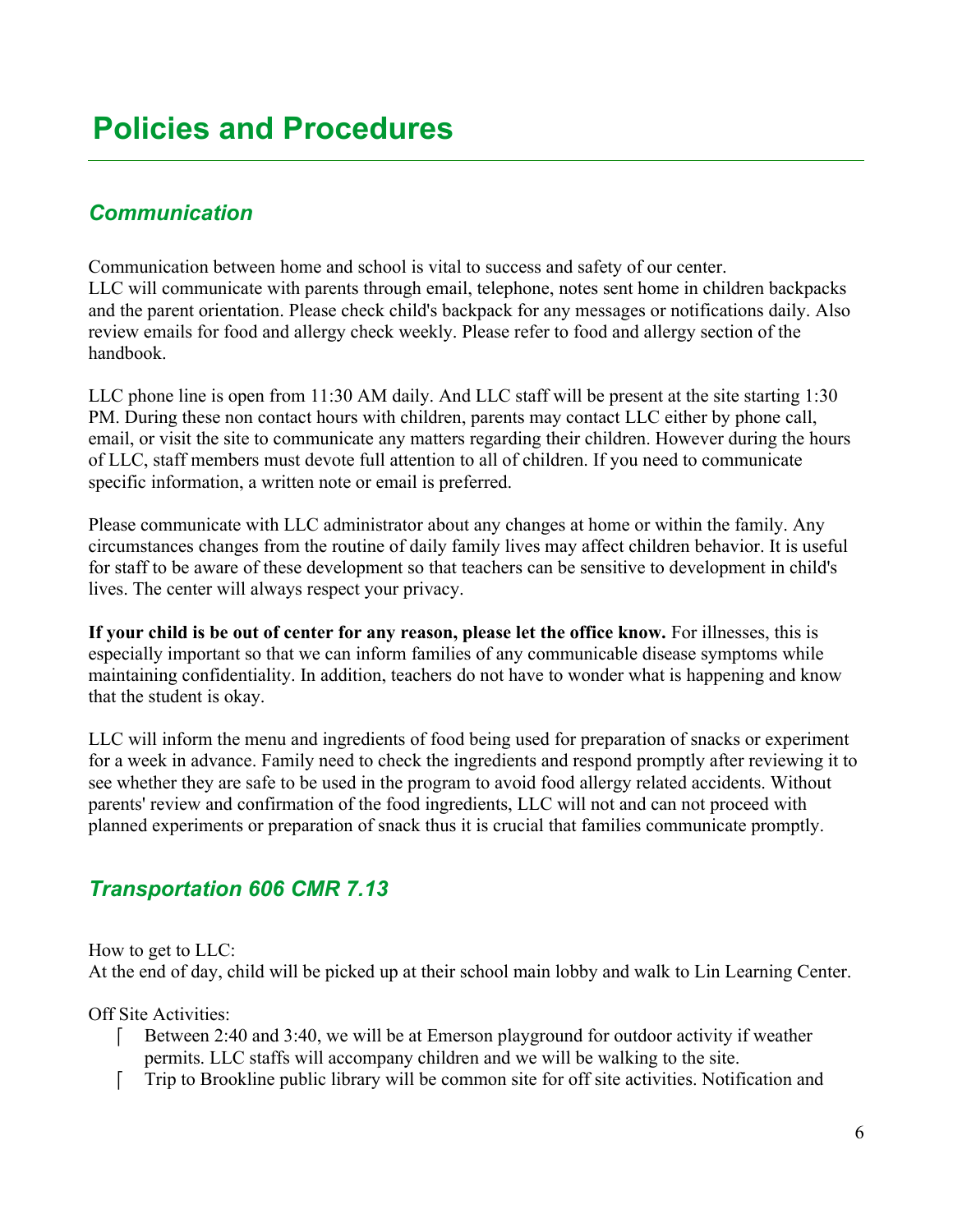permission slips will be sent to parents. LLC staffs will accompany children and we will be walking to the site.

Field Trips:

- Field trip can be an important enriching experience for our students. Depending on the site, child may walk, use public transportation, or rented van.
- Field trip will be planned according to what we are learning at the time to broaden the understanding. A field trip site will be carefully chosen and will not happen on a regular basis. In some cases, it will be easier to invite an expert in the field of our interest of studying at the school to share their knowledge than whole LLC visit the site.
- Information and permission slips will be sent home in school bags as well as email notice each time a field trip is planned. There will be transportation fee every time and admission fee if it is required by the site that we will be visiting.
- Field trip is only open to Lin Learning Center children. Parents are welcome to come and assist but the LLC may not be able to provide the transportation to the site. For each field trip there will be adult who is trained in CPR and First Aids. A first Aid Kit and Emergency Form will be taken on the trip.

#### <span id="page-6-1"></span>*Classroom Information*

Blog:

Blogs: are sent via email to parents bimonthly or after project is completed. It will contain pictures and description of activities that children worked on.

#### 60 Days Phone Call:

This phone call is to check any concerns or issues that family might have for their child. If there is a need for a detail discussion of child's adjustment, learning or progress then LLC will suggest making an appointment. If you wish to talk to the teacher at length, you can email LLC and if needed, arrange a time to meet in person or over the phone. Please do not discuss problems or concerns in the presence of your child or other parents.

#### Student Progress Report:

Parent teacher follow up will be made at end of the school is over. The child's progress report will be generated by teachers and will be given to parent/ guardian during pick up. The progress report will reflect habits of mind that we work on with students through our curriculum. if you wish to talk to the teacher at length, you can email LLC and if needed, arrange a time to meet in person or over the phone.

#### <span id="page-6-0"></span>*Admissions*

Lin Learning Center is nondiscriminatory. LLC admits children and staffs of any race, color and national, religious and ethnic origin. We value diversity.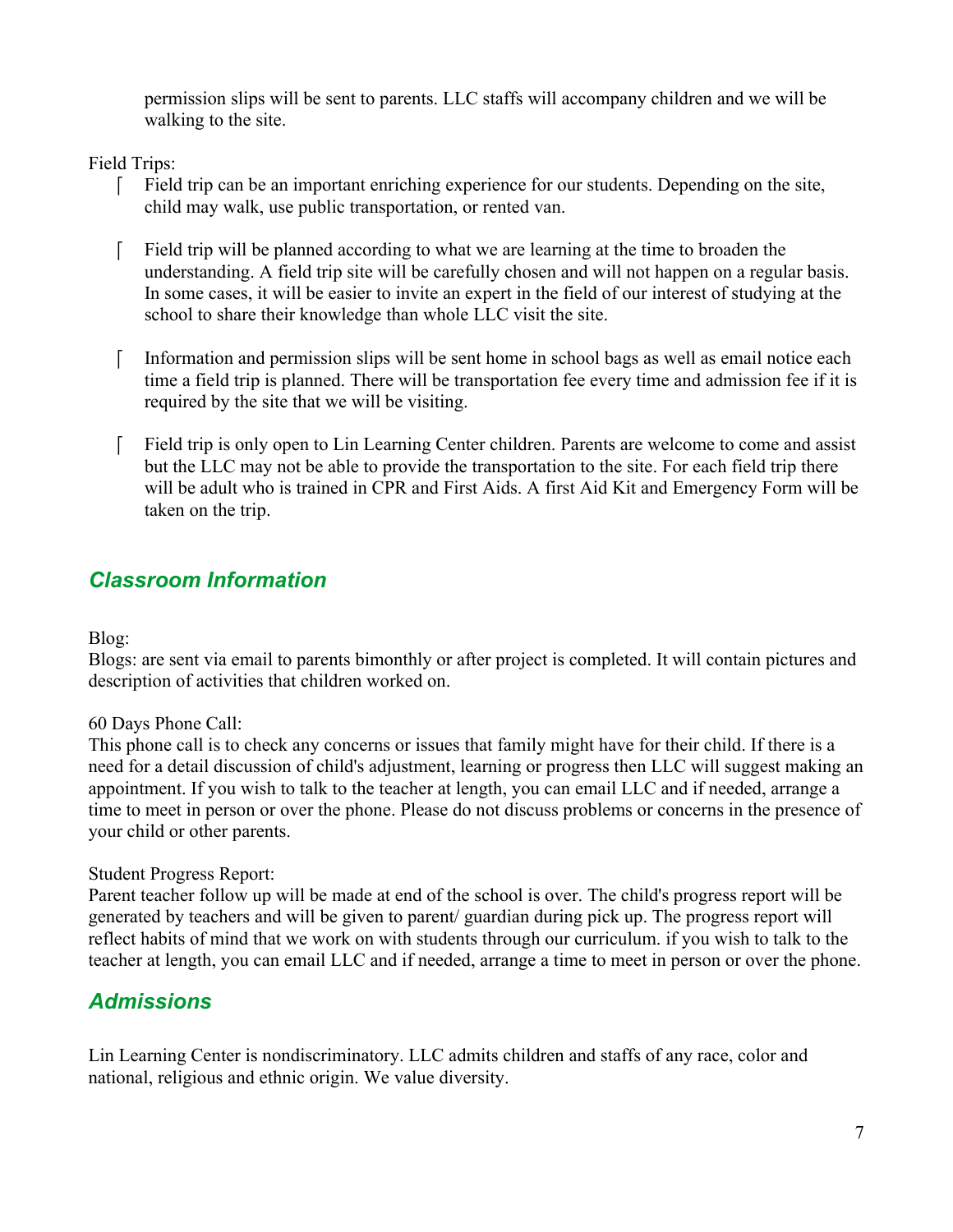For the successful delivery of center philosophy and academic excellence, we believe children and parents match with school is crucial. Thus prior to registration, we require all parents/ guardians to initial meeting/ interview with LLC administrator and strongly recommend visiting the center with your child. At the meeting, parents should discuss concerns and expectation of their child's benefit attending the center. This is an effort to create the best fit for your child and family. Reading the parent hand book prior to registration is highly recommended.

#### <span id="page-7-0"></span>*Procedures for Enrollment and Withdrawal*

#### **Enrollment**

- Registration for enrollment begins in April.
- A scheduled enter visit can be done through appointments only.
- Enroll priority is given to current students, their siblings and alumni families.
- Initial meeting/ interview with LLC administrator takes place prior to registration. Applications are taken on first-come, first- served basis.
- Acceptance is made on the basis of age and gender in order to maintain reasonable balance of boys and girls.

#### **Withdrawal**

- Written note *must* be provided to the center at least *30 days* prior to withdrawal.
- If a student is withdrawn, there will be no refund after monthly tuition has been paid.
- The registration is fee is not refundable.
- If written notification is less than 30days, the family is responsible for tuition 30 days after the written notification.

Please note: On occasion, despite the effort to create a great fit for children, LLC may not an optimal fit for a child or the family. LLC will make every effort to work collaboratively with families to resolve any challenges that arise. Additional resources may need to be used to support a child's success in the center environment. If after all reasonable effort are exhausted, and a problem can not be resolved, the school reserves the right to dismiss a child from the program.

#### **Tuition**

- Registration requires non refundable \$50.00 registration fee.
- Tuition payments for each month are due on the  $1<sup>st</sup>$  of the preceding month, whether or not your child is in attendance or the center is in session.
- A late fee of \$25.00 will be charged if payment is received after the  $7<sup>th</sup>$  of the month.
- The school will not take any responsibilities for the students if the payment is not made after the  $7<sup>th</sup>$  of the month.
- There will be a \$40.00 fee for any returned check.
- The first payment for September is made at the time of registration.
- Tuition payment may be mailed or submitted to the office.
- The school reserves the right to terminate enrollment should an account become overdue.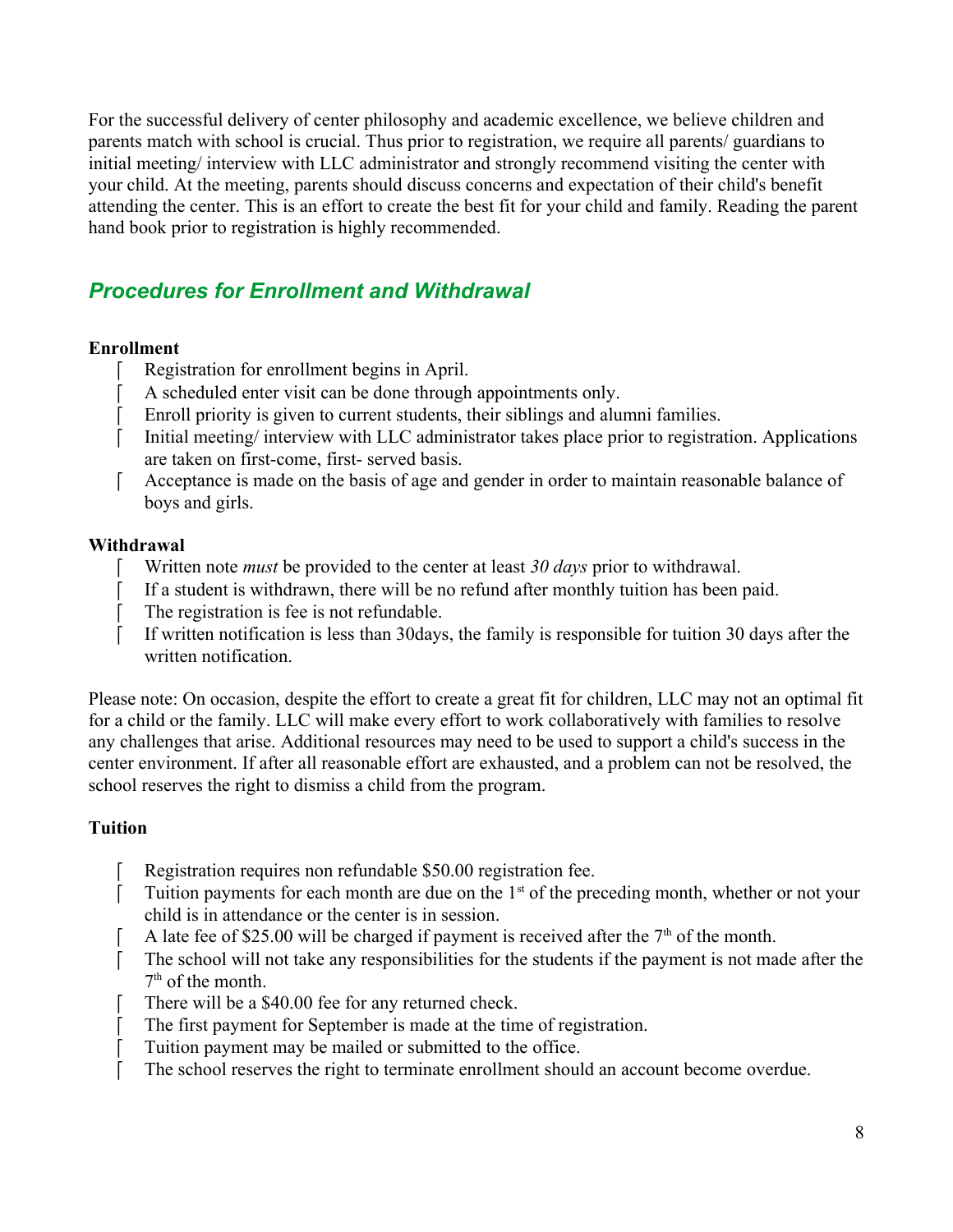There will be a late pick up fee of  $$1.00$  for every minute from the time of dismissal.

## <span id="page-8-0"></span>*Required Forms for Enrollment*

These forms must be on the file a month prior to a student attend school. Without these required documentation, LLC can not service a child.

- 1. Child Enrollment Form
- 2. Health Inventory
- 3. First Aids and Emergency Medical Care Consent Form
- 4. Individual Health Care Plan
- 5. Medication Consent Form
- 6. Transportation Plan and Authorization Form
- 7. Off Site Activities Permission Form
- 8. About My Child (Child Questionnaire)
- 9. Photo Permission Slip
- 10. Lin Learning Center Parent Signature Page

Below is a brief description what is required for each form:

- 1. Child Enrollment Form: Asks for basic information about your child. Please attach 3"x 2" recent photo of child. Be sure that child face is clear at the right corner of the page.
- 2. Health Inventory: Record of annual health check up, immunization......etc. Please ask your child's primary physicians for the record.
- 3. First Aids and Emergency Form: Document allergies and medical problems. In the event of an emergency, this information is critical. When you list persons to contact in case of an emergency, please list persons who live within a reasonable distance of the center who are known to your child, and who would willing to pick up your child in any emergency. Please bear in mind that, if your child is ill and school can not reach you, we may call those persons listed on your card. This list can be updated at any time during the year with written authorization to the office.

 Unless we have a note or an email from a parent, a child will only released to persons listed on the Emergency Form. Please advise your child's teacher and the office, in a signed note or email, each time your child is to be picked up by someone not previously authorized. We will not release your child without this prior written notice.

- $\star$  It is the responsibility of the parent to keep the emergency information up to date.
- $\star$  It is department of Early Education and Care(EEC) requirement that this Emergency Form be signed and dated by the parent annually.

In the event of emergency situation, school will contact you by text message and or phone call from the center staff member. Please keep your information up to date throughout the school year.

4. Medication Authorization Form: There are circumstances that make it necessary for a student to receive medication while attending school. Trained child care providers can give prescription and nonprescription medication under certain circumstances with **prior written permission**  child's parent/ guardian and doctor. These circumstances can include prescriptions for an illness, severe allergies requiring an EpiPen, or over the counter medicine for allergies and pain. You will find this form from the office or one the school website. This form needs to be filled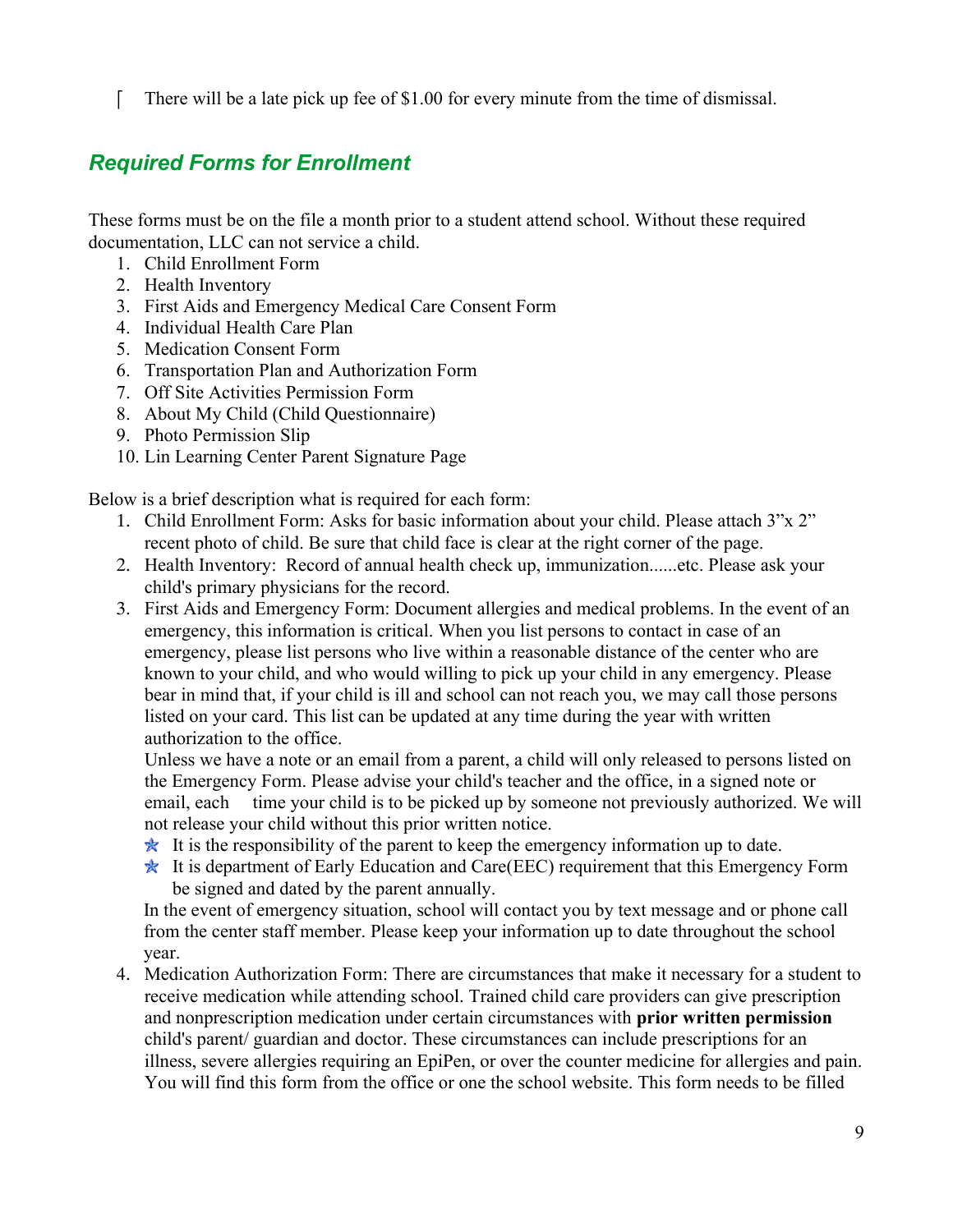out correctly, signed by both the parent and the child's doctor and returned to the office. Prescription medicine must be in the container labeled by the pharmacy with the child's name and dosage, and at least one dose of the medicine must have been given at home prior to coming to school. Non prescription medications must be in the original container labeled with directions for dosage. A parent must provide a medicine spoon or cup for administering medicine. If your child require auto injection EpiPen, then please have a doctor give a prescription for 2 at the center so that LLC can keep one in the center use and one in LLC bag for out of facility use.

- 5. Transportation Plan and Authorization From: Asks for permission for walking to the center and who is the child going to be released at the end of the day. LLC only releases child to the person listed on the form. If a child is protected by a restraining order then please submit order to the provider.
- 6. Off Site Activities Permission Form: This form will be given to parent whenever LLC is planning an off site visit like library and field trip. Children will be going to Billy Ward Playground near LLC daily with weather permitting for a part of outdoor activities. No permission is required for this activity.
- 7. About My Child (child questionnaire) Form: This form provides valuable information to your child's teacher about your child's temperament and interests.
- 8. Photo Permission Slip Form: Asks for permission to take pictures of you child. LLC would like to keep and share many memorable moments we will be having with your child.
- 9. Lin Learning Center Parent Signature Page: This form will be found at the back of the parent handbook. As a part of enrollment process, parent has to understand and agree all the policies and procedures of LLC.

#### <span id="page-9-0"></span>*Positive Discipline Policy - 606 CMR 7.05*

Lin Learning Center is committed to providing a safe and positive learning environment for all children. LLC behavior policy encourages children to develop understanding that they are responsible for their action and that their behavior has consequences. Thus they learn to assess choices that they are making and develop techniques for regaining self control when they feel frustrated.

LLC believes that freedom comes with a great responsibility. Each child needs to go through validation process that he or she is thinking clearly, weighing pros and cons to their about to do action and making decision base upon their collection of thoughts and data.

LLC believe that freedom or independence and respect comes from being safe, responsible and thoughtfulness. As the child demonstrate more and more of these qualities, more autonomy, leadership, and challenges will be rewarded. However, these can be also taken away if there's no demonstration of such behavior or action that follows.

Reflection, reasoning, and story telling will be used to modulate child's emotion and promote problem solving skill for better handling of situation. This will be done in writing through Self Reflection Form when the situation arises and the copy will be given to parent to review and provide input for your child. Please read and talk it over with your child. Provide feedback on feeling that your child experienced and behavior he/ she exhibited. Also comment on your child's reflection. May be share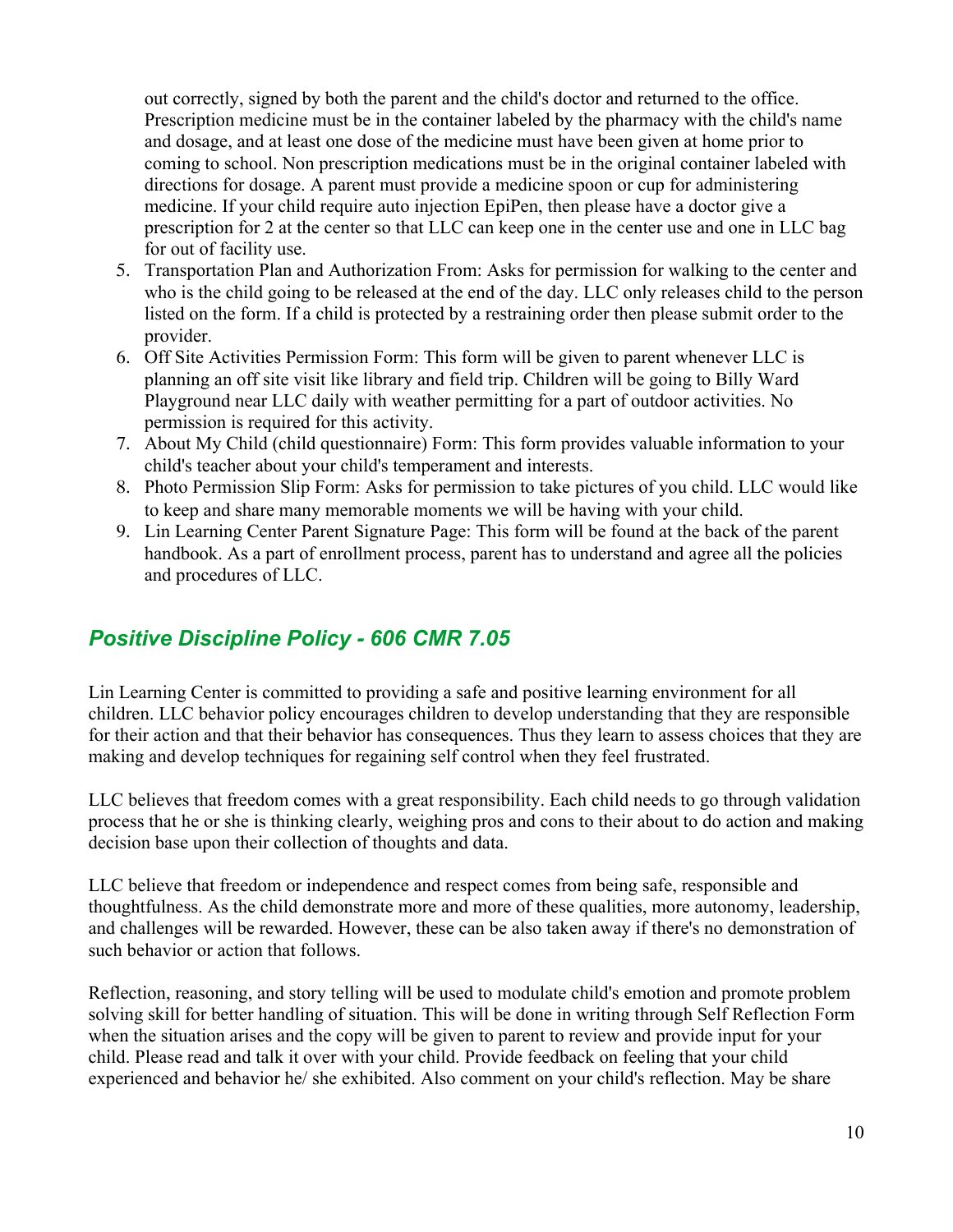your own experience that may be similar to what your child experienced. LLC encourage parents and teachers to work together when a child experiences a particularly challenging time,and develop appropriate strategies.

#### <span id="page-10-0"></span>*Suspension and Termination*

Inappropriate verbal and physical behavior which affects the safety and harmony of LLC students and staffs such as not following the rules and regulation and disrespectful to peers, teachers, and center equipment and facility will be called for parent meeting. Lin Learning Center reserves the right to suspend or ask participant to leave the center when behavior is out of control and disrupts the LLC routine or behavior persists regardless of attempt to improve it. Parents will be notified if the child's behavior has warranted suspension.

The center will take many steps to avoid termination of a child and family.

- 1. All behavior issues will be documented and brought to parents attention every time. Meanwhile, LLC will work with child to promote positive behavior outcome as mentioned in the center's positive discipline policy.
- 2. Despite LLC attempt to work with the child, ongoing behavior issue will be discussed with parents through formal meeting. At this formal meeting, problem will be identified and intervention and plan will be discussed. Intervention and plan will specify how, when, and who will be involved and come up with measurable goals that parents, teacher, and administrator agree.
- 3. LLC will schedule a follow up meeting within a week period to re assess the progress. Meanwhile, if the child exhibit behaviors like physical harm to self and others, inability to regain control or temper, use of inappropriate use of language and or behavior, being disrespectful, leaving the center and not following the center's rules and regulations, parent will be notified and ask to pick up the child *immediately* despite the number of offenses.
- 4. After week of implementation of plan, if LLC staffs feel that there is no to minimal improvement of the situation then LLC will suggest outside resource for help. LLC will assist with providing documentation or referral for the child to get help but it is up to the parents to follow it up and bring another suggested intervention and plan to try at the center. Depending on the nature and the severity of behavior, LLC will be more than happy to implement them and give them a try for another week.
- 5. When the situation does not improve despite LLC and parents attempt or parents lack the participation of attempt to improve the situation then LLC will run out of option but to terminate the child and family.

LLC will also no longer provide child care and education when parent do not comply with rules and regulations of the center. The center will provide friendly reminders to parents so that all appropriate documentation will be up to date and regulation and policy will be followed. However, failure to comply with the policies mentioned in the parent handbook, non payment of program fees or late and / or recurring late payment of fees, failure to complete required forms, failure to pick up child upon LLC asking, failure to notify absence or illness, and any other reasons that may interrupt the safety of running the center and maintaining the center's policy concurrent with department of EEC, the Lin Learning Center will issue the warning. The warning may be given verbally or through written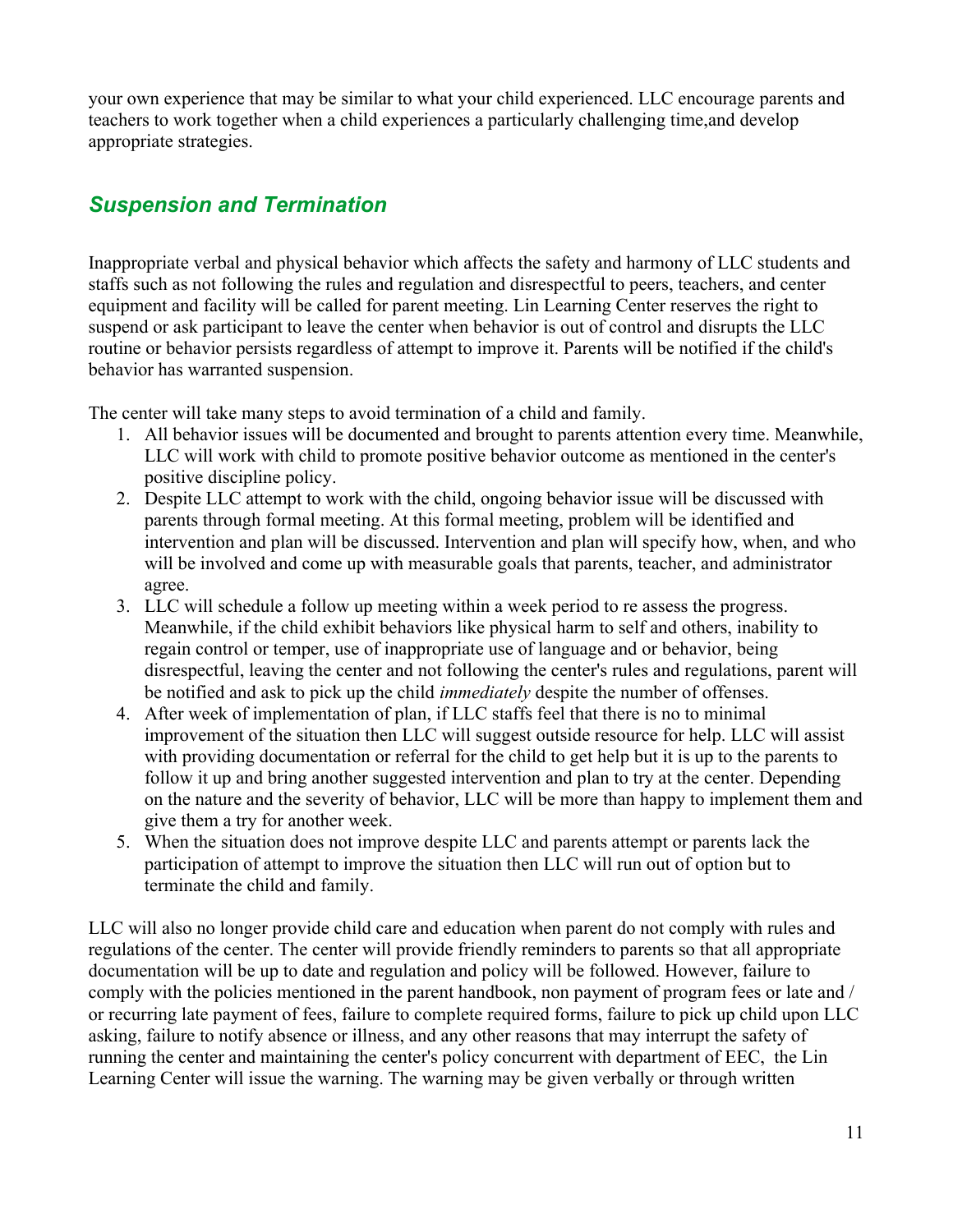message. It will address issue and time/ dead line to solve the issue. Despite friendly reminders and warning, if the issue persist then LLC will be not responsible for caring out service to the child and family.

#### <span id="page-11-2"></span>*Neglect and Abuse – 606 CMR 7.11*

Any form of abuse or neglect of children while in Lin Learning Center is **strictly prohibited**. Lin Learning Center staffs are committed to operate the program in ways that protect children from abuse or neglect. This pertains to any personnel may be in contact with children during the school hour within the facility as well as out side the facility.

Every educator is **mandated** reported under M.G.L.c. 119 & 51A and must make a report to the Department of Children and Families whenever he/she has reasonable cause to believe a child in the program is suffering from serious physical or emotional injury resulting from abuse or from neglect including but not limited to sexual abuse, or from neglect including but not limited to malnutrition, no matter where the abuse or neglect may have occurred and by whom it was inflicted.

In case of any suspicion or accuse of the abuse or neglect of student, a staff who notice it **must** report to administrator of LLC and then licensee will file report 51 A immediately to Department of Children and Families (time frame no later than 48 hours) as well as Early Education and Care. If the allegation is against one of the educator within the school then the educator will be removed from working with children until the Department of Children and Families investigation is completed and for such further time as the Department of Early Education and Care requires. Depending on the result of investigation, the educator may be fired from his or her position.

Department of Children and Families 600 Washington St Boston, MA (617) 748-2000

#### <span id="page-11-1"></span>*What to Bring*

#### **Please remember to label each item that your child bring to school.**

Extra clothes- socks, seasonal clothing (top, gloves and pants), underwear. All seasonal gears and clothing have to be taken with children. *Lin Learning Center is not responsible for anything that is left in the center at the end of the day.* 

#### <span id="page-11-0"></span>*Food at Lin Learning Center*

Lin Learning Center uses food for light cooking as well as for experimental tool to conduct science and math experiment as the part of the curriculum. Everyday, students will be making their own snack which requires washing, cutting, measuring, molding, mixing, pan frying and other cooking method. It is essential for parents to provide and note allergy information on their children.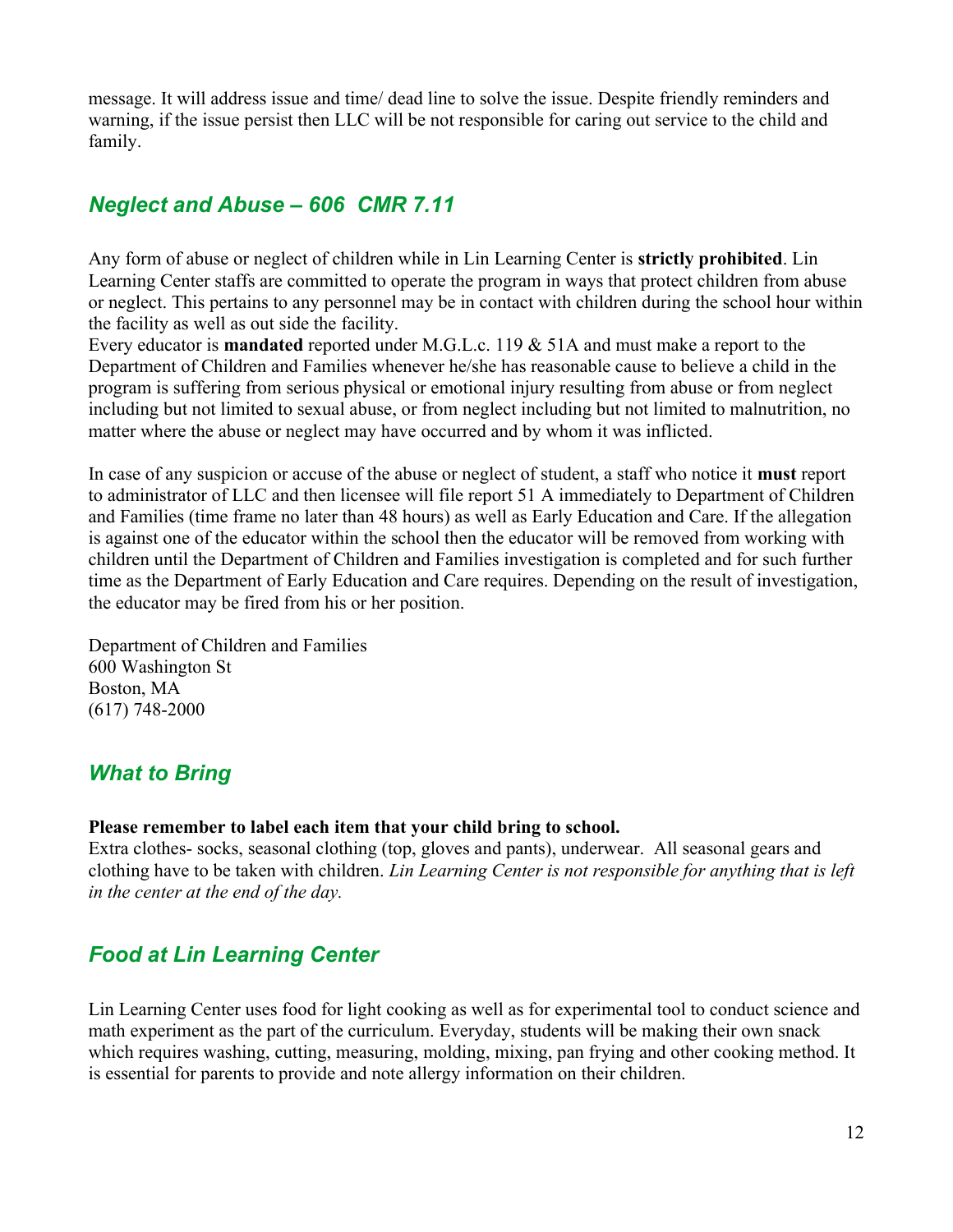LLC has a "NO Nut" policy. A snack menu will be posted weekly along with the ingredients. It is very important for parents to review them and respond if there is any ingredients that your child is allergic to or have not yet tried that you are concern about. Once a particular ingredient is cleared from all parents then there would be no asking of approval again. Again, good communication is crucial for the safety of all children.

LLC is located within the Korean Church and the space is shared by many others prior to LLC's program begins each day. Despite daily cleaning prior to the program starts each day, LLC can not grantee that there is absolutely no nut exposure. *If your child has a severe allergy to nuts then this possible exposure should be considered when making decision for registration and address with the administrator of LLC.*

LLC does not accept any food sent from home. This include birthday snacks, religious party food or any other sorts of event food. Please have children understand here at LLC, we only eat food that we prepared together and they can share food items but children *must* eat them after the center hour.

# <span id="page-12-1"></span>*Pick up*

Students will be picked up at the lobby or the front gate of each child's school by a teacher. Please notify your child and your child's teacher at school that your child should be released to meet the teacher from LLC at the meeting point. If your child has difficulty following this arrival procedure independently then please let LLC know at the registration. LLC will make the effort to work with your child's school to come up with plan to make the arrival procedure safe.

Attendance sign-in:

Attendance will be checked as each child arrives at the meeting point. Each child will be asked to sign their name and record the time of arrival. Attendance will be checked again prior to leaving the site as well as arrival at LLC.

Absence:

If student is ill or has other arrangement after school then notify the school in writing whether child will not be here at all or comes later that day.

Late Arrival:

Please remind a person whoever is dropping the student off about signing in and record the time of arrival.

# <span id="page-12-0"></span>*Dismissal*

Upon arrival. Please record time and initial on your classroom attendance sheet required by EEC, Department of Early Education and Care.

It is important that all students be picked up on time. Our staff members have responsibilities both before and after class sessions, so it is important that parents be mindful of dismissal times in order for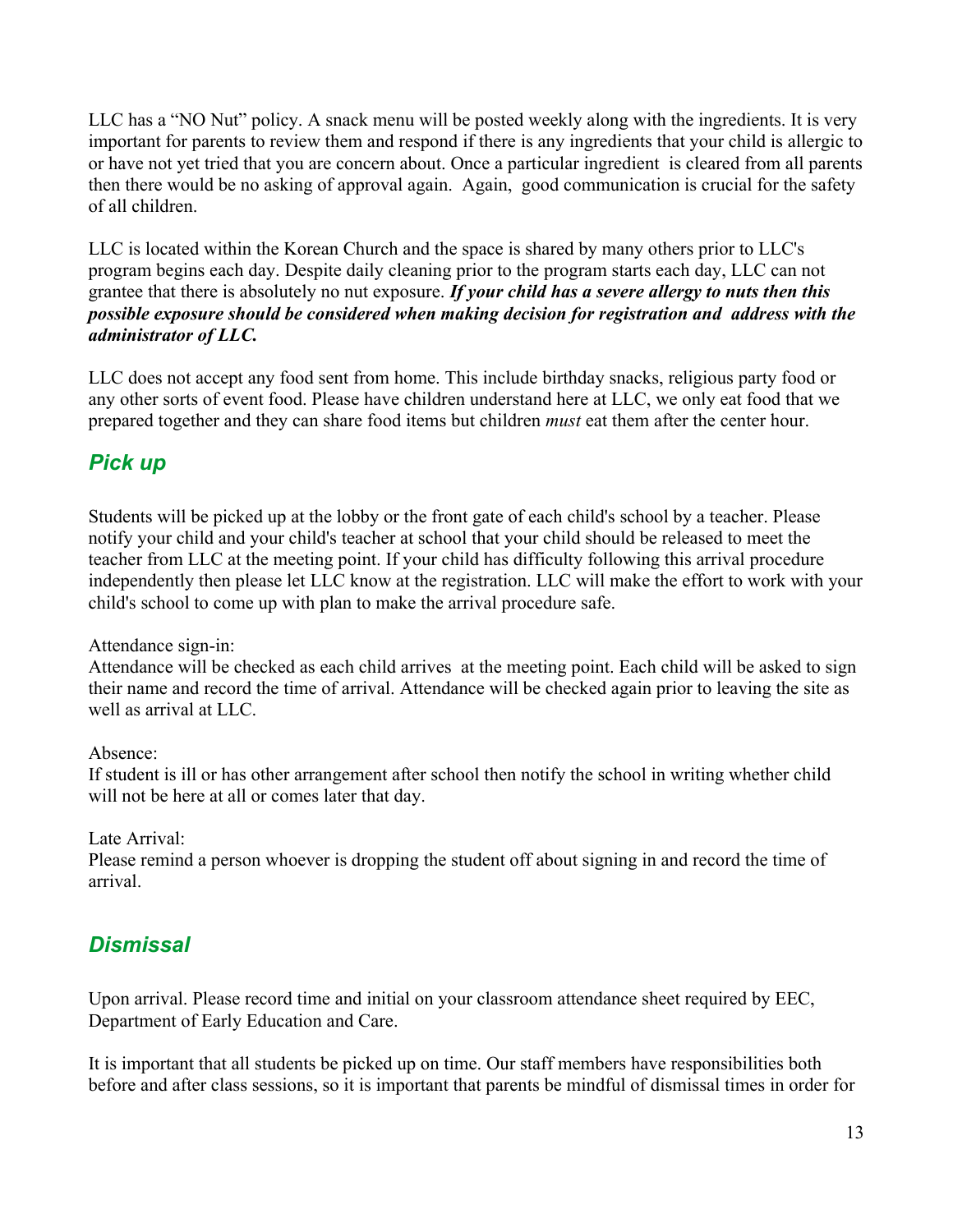our center day to go smoothly.

For late pick up, please keep LLC phone number (617) 383-9848, programmed in your cell phone in case you are running late so that teacher can let your child know that you are on your way. Payment will be due upon arrival to office. The late pick up fee is \$1 for every minute.

For early pick up, be sure to follow the regular attendance sheet sign out procedures time and initials on class attendance sheet.

# <span id="page-13-1"></span>*Authorized pick up*

- 1. Anytime someone other than the schedule pick up person picks up your child, please let your teacher know.
- 2. If your child to be picked up by someone other than a parent or the persons authorized to pick up child listed on your child Emergency Form, you must provide written notification via note or email to the center in each instance. Give the person's full name and inform this person that the center will require proof of identification before releasing your child.
- 3. In the event of an emergency, a parent may call the office to give verbal permission for his or her child to go home with someone else. You will be asked verify information on the Emergency Form in order for us to assured that the center staff is speaking to the parent.
- 4. LLC wants to ensure each child's safe transition from the center's care to an authorized adult at dismissal time. Staff members are encouraged to observe the state of the adult picking the child up from the center. In the event that a staff member believes the adult picking up child is authorized but is angry/ disgruntled or if the staff member has reasonable cause to suspect that any person picking a child up is under the influence of alcohol or drugs or physically impaired in any way and may endanger a child, the staff member may have cause to refuse to release the child. If so, the staff member will request that another adult be called to pick up the child or call the number listed on the child's Emergency Form.

#### <span id="page-13-0"></span>*Parking*

There is no designated parking area for the school. Public parking spaces are readily available around Lin Learning Center location.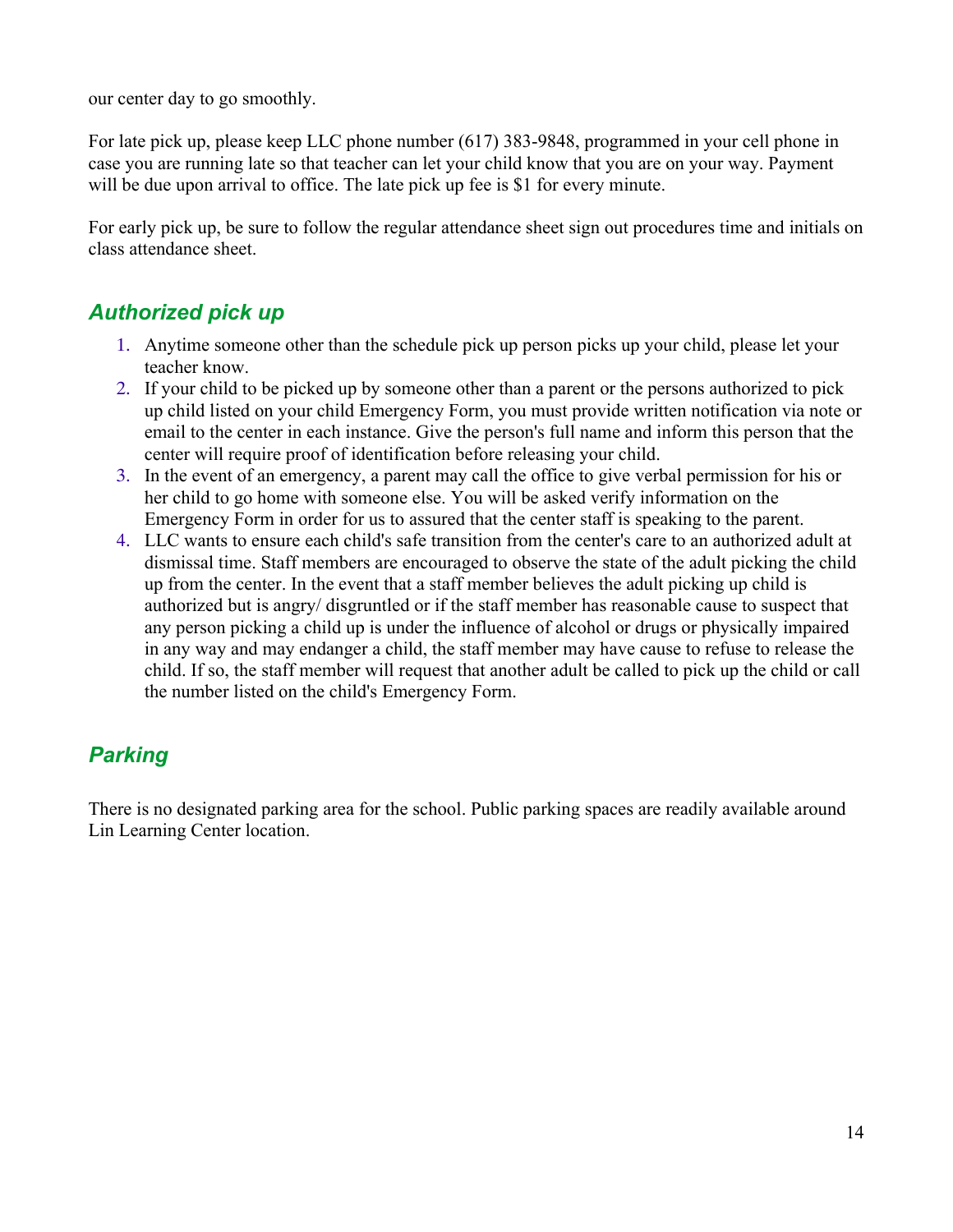# <span id="page-14-1"></span><span id="page-14-0"></span>*Health Policy*

Lin Learning Center requires parents/ guardians to provide child's written physical examination and immunizations upon admission. These documentations must be updated annually and will be kept in center file as a part of health regulations.

All LLC staff members are certified in Basic First Aid and CPR prior to start of the center. A First Aid Kit is located in the center classroom and portable kit is available to travel when LLC goes off the site.

LLC will notify parent/ guardian when any First Aid is administered that day in writing. Any injury will be reported to parent/ guardian immediately. Injury log is generated when the injury happens and a copy will be sent to parent. The other copy will be kept in child's file in the center.

Germs spread quickly in a school environment. All students and staff stay healthier when sick person stay at home. Common sense must prevail in the case of colds which can range from a mild case of sniffles to a full blown symptoms like elevation in temperature and deep cough. If your child develop symptoms of illness while in class, we contact the parent or other designated adult and isolate your child in a comfortable, supervise place until he / she can be picked up. LLC strictly observe the health department regulation for children and staff to protect the health of everyone at the center.

#### *Illness*

At Lin Learning Center, First Aid and Emergency Medical Care Consent Form will be used to contact parents and another designated adult if your child develop symptoms of illness while in class. If the child is ill enough that she / he can not participate in program activities then the center will isolate your child in a comfortable, supervised place until she/he can be picked up.

If one or more of the following symptoms is present in your child, we'll call you to pick up your child from school:

- Temperature higher than 100 F
- Nausea or Vomiting
- red, pink or crusted eyes
- stomach ache
- earache
- diarrhea
- rash/ infection of skin
- pale or flushed face
- headache
- thick or greenish mucus from nose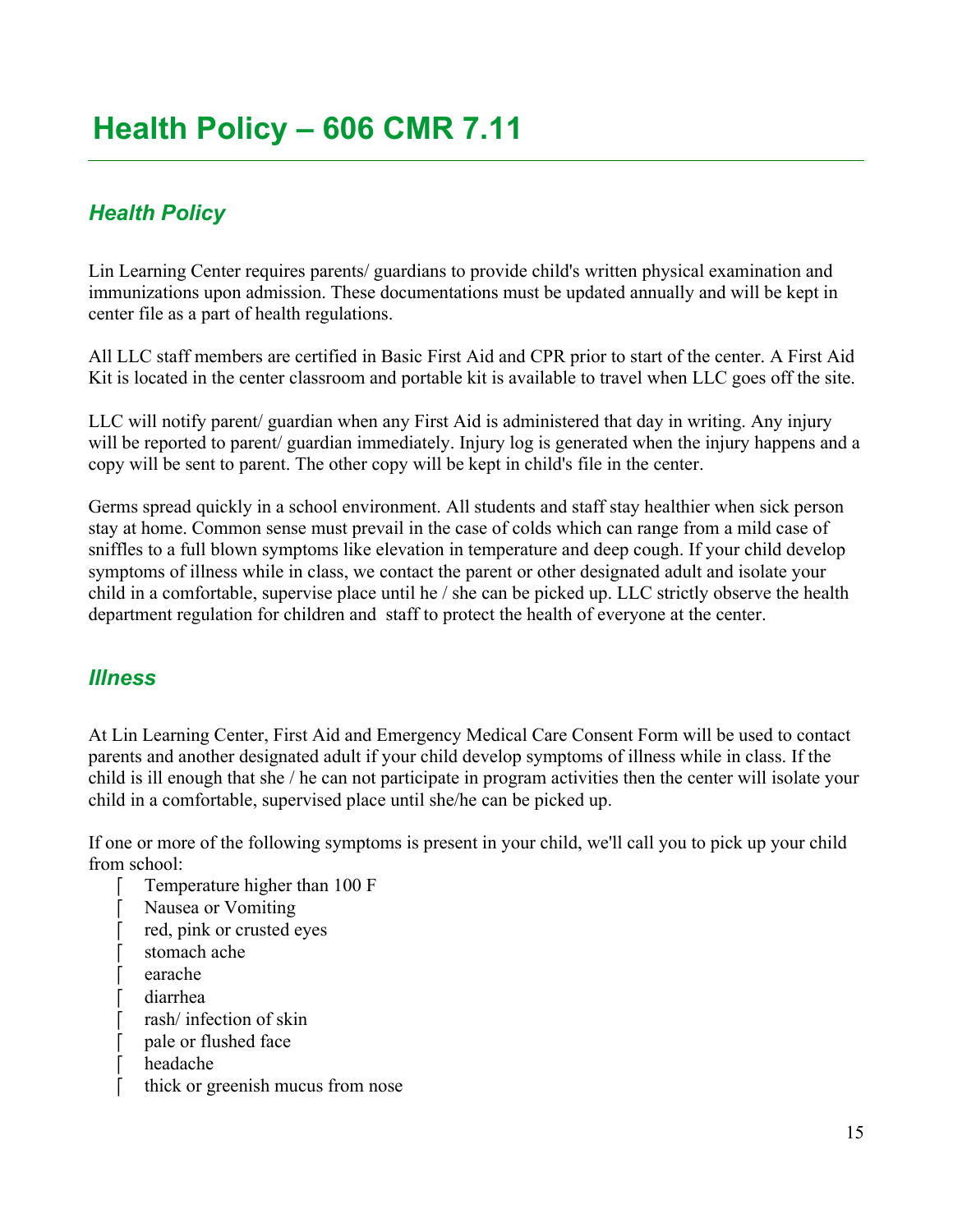cough loss of energy/ decreased in activity/ falling sleep sore throat

LLC has 24 hour rule. A child should be fever free without medication and should be on antibiotics for at least 24 hours before returning to school.

Unless we receive a doctor's note requesting a child to stay indoors, we expect every child to participate in outdoor play. If a child is unable to perform the outdoor activity due to mild illness, then a child will still accompany other children to outside but just not participate in the activities.

Parent must notify the office immediately if a child is diagnosed with any communicable disease including strep throat, pink eye, lice or any other diseases common to a school environment. The notification is important so that the center can inform the parent within your child's classroom to be on the lookout for symptoms. Please remember that the center will not release the name of child and family involved. We simply post "There has been a case of reported.....". If your child has any of the following communicable disease, you are required to keep him/ her home

for the duration of illness or until it is no longer contagious.

| Chicken Pox    | Minimal exclusion, one week. Your child should not return until the rash<br>is completely dry or crushed |
|----------------|----------------------------------------------------------------------------------------------------------|
| German Measles | After rash disappears                                                                                    |
| <b>Mumps</b>   | 9 Days after onset of swelling                                                                           |
| Measles        | 5 Days after rash begins                                                                                 |
| Lice           | After treatment has been completed                                                                       |
| Hepatitis      | 3 weeks after onset of jaundice                                                                          |
| Conjunctivitis | Day after the application of prescribed medications                                                      |
| Impetigo       | All symptoms have cleared up<br>*A physician's release form is required prior to returning to center     |

#### <span id="page-15-0"></span>*Medication*

In order to give any type of medication, the medication consent form must be signed and a note from child's physician has to be file. LLC will not administer medication without these 2 forms. All medication brought to LLC for child's use *must* be in the original, labeled container. The first dose of medication *must* be given at home. LLC will not give the first dose of medication to a child.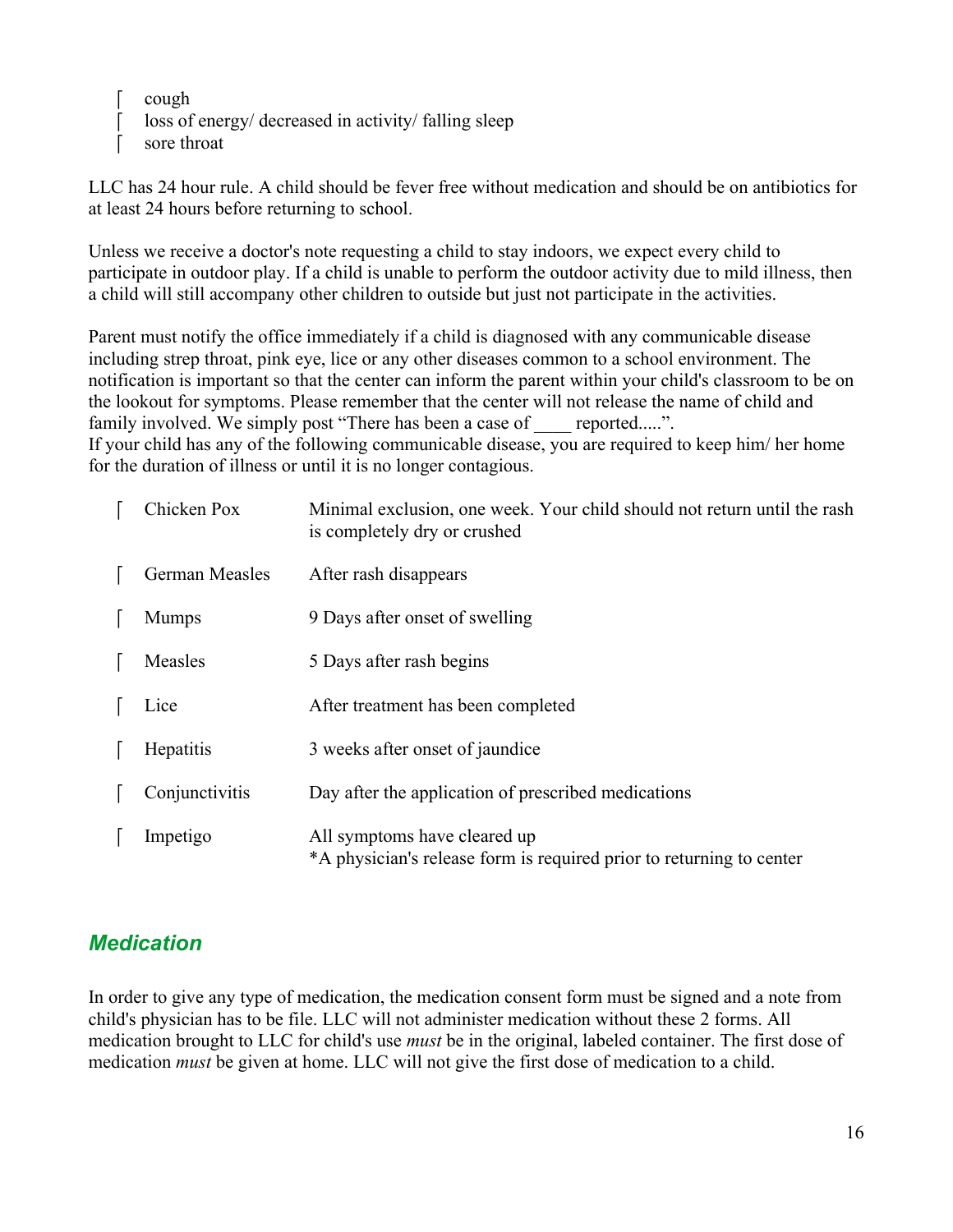Non prescriptive medication will be administered by the staff unless noted with permission by the child's physician. All the prescriptive medication will be given by staff who has training from LLC health consultant and medication administration training will be done annually.

All medication *must* have label and instruction from physician which states dose, time, and reason for the medication. Without these information, LLC staff will not administer any medication.

Any left over medication will be sent home to be disposed. Please take the left over medication when LLC staff hands them to you upon dismissal.

Emergency medication like Epi-pens and asthma inhalers/ rescue medications must be immediately available for use thus if your child has been prescribed one these medications then please provide LLC with 3 of each kind to the center. One to be kept in the classroom and two to be brought off site. Each pen must be provided in an original box with the doctor's prescription on the box. A new prescription is required each year.

For every adult to have an immediate recognition of your child's medical/ allergy condition, please consider an allergy/ medical alert bracelet or necklace for your child. **For children who has a severe airborne allergies, a medical bracelet or necklace is required.** This is very important in the case of emergency where the children may need to leave the center and relocate to another facility.

In case of child with a special need/ instruction from physician coming to the center, LLC requires parents/ guardians to set up a meeting where parents/ guardians can be available to review special instructions with LLC administrator. At the meeting, special instructions will be reviewed and plan will be generated. Upon parents/ guardians and LLC administrator agreement with plan, the child may come to the center. Without reviewing of special instruction and safely implemented plan, the center will not be able to provide safe care and will not be responsible for any care that may conflicted the special instruction.

#### *Injury Prevention*

There will be daily cleaning and monitoring of environment prior to the program starts. Thus all the hazards and unsanitary items including liquid, food and appliances are removed, away from children's reach.

The weather will be checked daily to ensure it is safe for children to engage in out door safety. The LLC will avoid out door activities when the temperature falls below 25 Fahrenheit and wind shield below 10.

When the accident happens despite the center's effort to keep children safe, LLC will file an Incidence Action Report will be filed where parents/ guardians will get the copy of report within 24 hours of the incidence. EEC will be also notified of the incidence within 5 days of the incidence. There will be detailed information on what the incidence was, when it happened, whether first aid was applied and so forth. In case of emergency where medical intervention is required then parents/ guardians and EEC will be notified immediately through phone. Further detailed information will be provided through Emergency Prevention and Plan upon registration.

All the incidence will be recorded kept in the center log of LLC and will be reviewed monthly to check for any pattern on how these incidence might happen.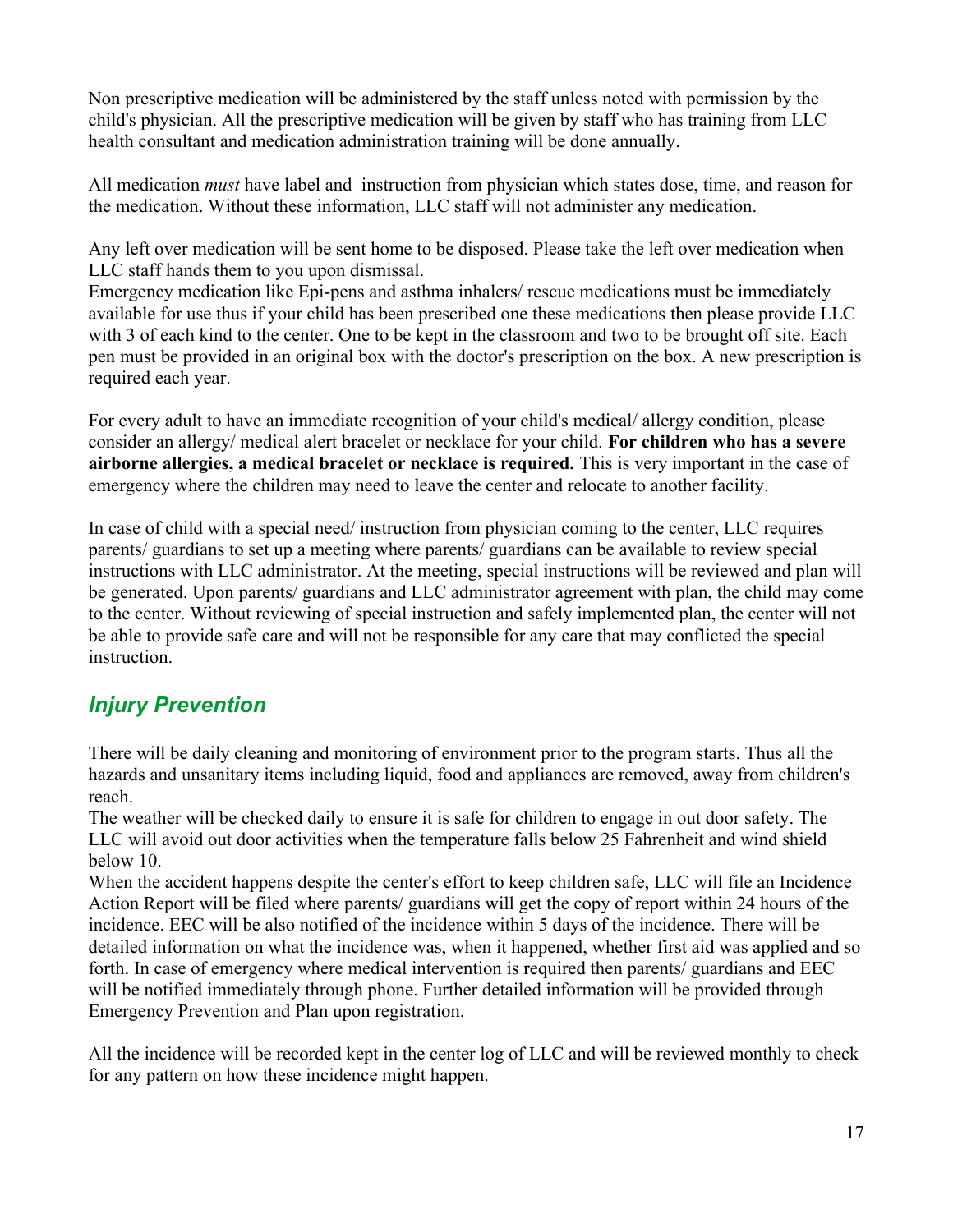#### <span id="page-17-0"></span>*Inclement Weather Policy*

LLC early closing and complete closing are made to assure the safety of our children. The center will follow the town of Brookline public school calendar. Thus the decision to close because of snow or other emergency is in accordance with the Brookline public school system.

Lin Learning Center reserves the right to close regardless of the Brookline public school system decision, because local power outages, snow removal, or other circumstances may affect our ability to operate during inclement weather. An effort will be made to leave a voice mail message on the school answering machine and to contact parents through email.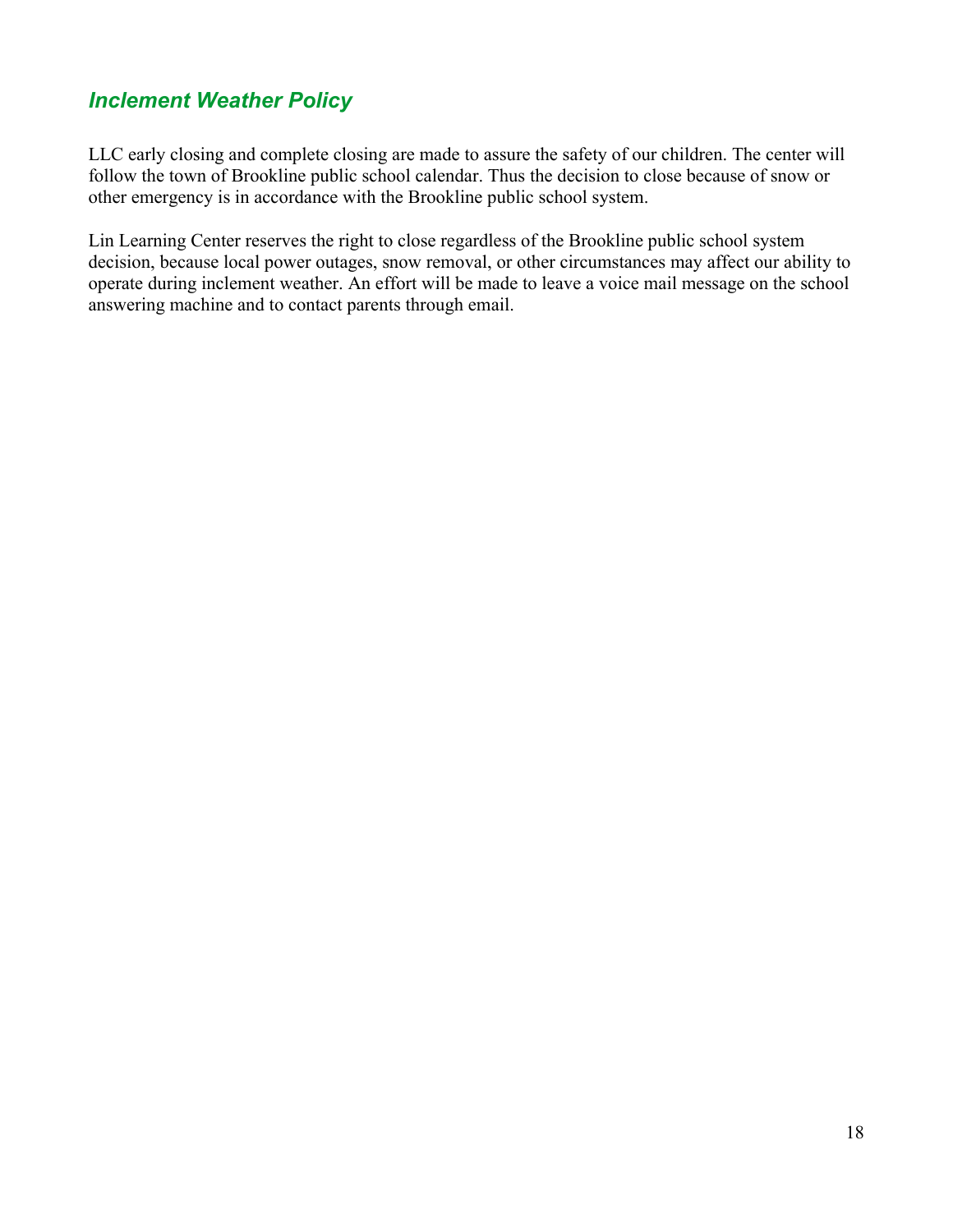## <span id="page-18-3"></span><span id="page-18-2"></span>*Emergency Plan*

Fire drill, Disaster Plans and Evacuation Plans are reviewed and practiced with the staff prior to the start of the school year. Throughout the school year, LLC will conduct practice drills and discuss the emergency plans with children.

#### <span id="page-18-1"></span>*Communication with parents of an emergency situation*

The Emergency Form will be supplied during the enrollment process. This forms must be completed and returned to the office before the child's first day of class. It is important, if possible, that parents provide an emergency phone that can receive text messages. If your phone cannot receive text messages, please let LLC know so that the center can make other arrangements for reaching you. It is the responsibility of the parent to keep emergency information up to date.

LLC maintains emergency phone and email lists to notify parents of any unexpected events, such as a school or an evacuation. The center will communicate with parents during an emergency through either a text message sent to cell phones and or phone call from a member of center staff and or email. Further detail information will be provided through Emergency Prevention and Plan upon registration.

#### <span id="page-18-0"></span>*Parent/ Guardian Involvement*

Lin Learning Center strongly believes the success of good education happens with a hard work from teachers, student and parent. A strong commitment and dedication from these individual members complete education. Thus LLC encourages parents to become involved. We welcome parents who wants to share a special talents with the class. The parent may be one of experts in the field of our study and the school will greatly appreciate having parent share their knowledge with children. Or simply drop in and be part of our class and show your excitement for learning.

Lin Learning Center is licensed by The Commonwealth Massachusetts Department Early Education and Care (EEC). Parent may contact EEC for information regarding the program regulatory compliance history.

| Name:    | Lori O'Brien             |
|----------|--------------------------|
| Address: | 1250 Hancock Street 120S |
|          | Quincy, MA 02169         |
| Number:  | $(617)$ 472-2881         |

Parent Handbook v3Logo.doc